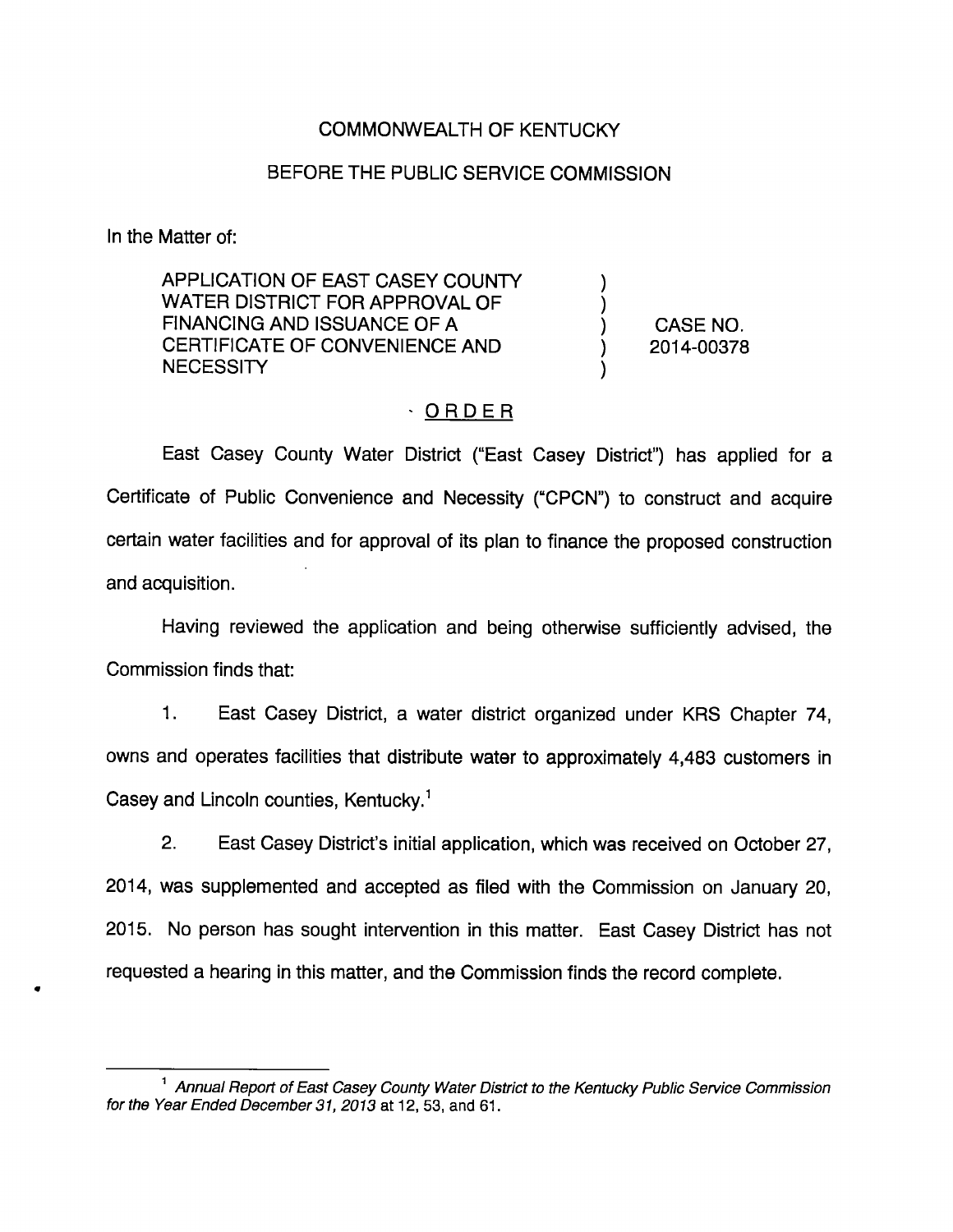3. East Casey District's proposed project consists of the construction and installation of a new pump station to replace the existing Allen Town Pump Station. The project also includes the acquisition and installation of approximately 2,500 Hersey 420 Bronze residential meters<sup>2</sup> with Automated Meter Reading ("AMR") modules to replace existing residential meters. $3$ 

4. East Casey District states that its number of customers has approximately doubled since the existing underground Allen Town Pump Station was last upgraded in 1998. The pump station was built in 1992. East Casey District asserts that the construction of the new aboveground Allen Town Pump Station should aid East Casey District in providing adequate water service during peak customer demand and mitigate any potential confined-space entry hazards.<sup>4</sup>

5. East Casey District will have replaced and converted to the AMR system all its residential meters after this project. East Casey District states that it will realize approximately \$2,000 in savings per month, as the AMR system will reduce inaccurate meter readings, meter re-reads and re-billings, and billing errors.<sup>5</sup>

6. Total cost of the proposed project is approximately \$450,000.

7. Kenvirons, Inc. of Frankfort, Kentucky, prepared the plans and specifications for the proposed project.

 $2$  East Casey Districts response to a telephone request by Commission Staff, filed Mar. 2, 2015.  $<sup>3</sup>$  Application at 2.</sup>

 $<sup>4</sup>$  *Id.* at 3.</sup>

 $<sup>5</sup>$  *ld.* at 4.</sup>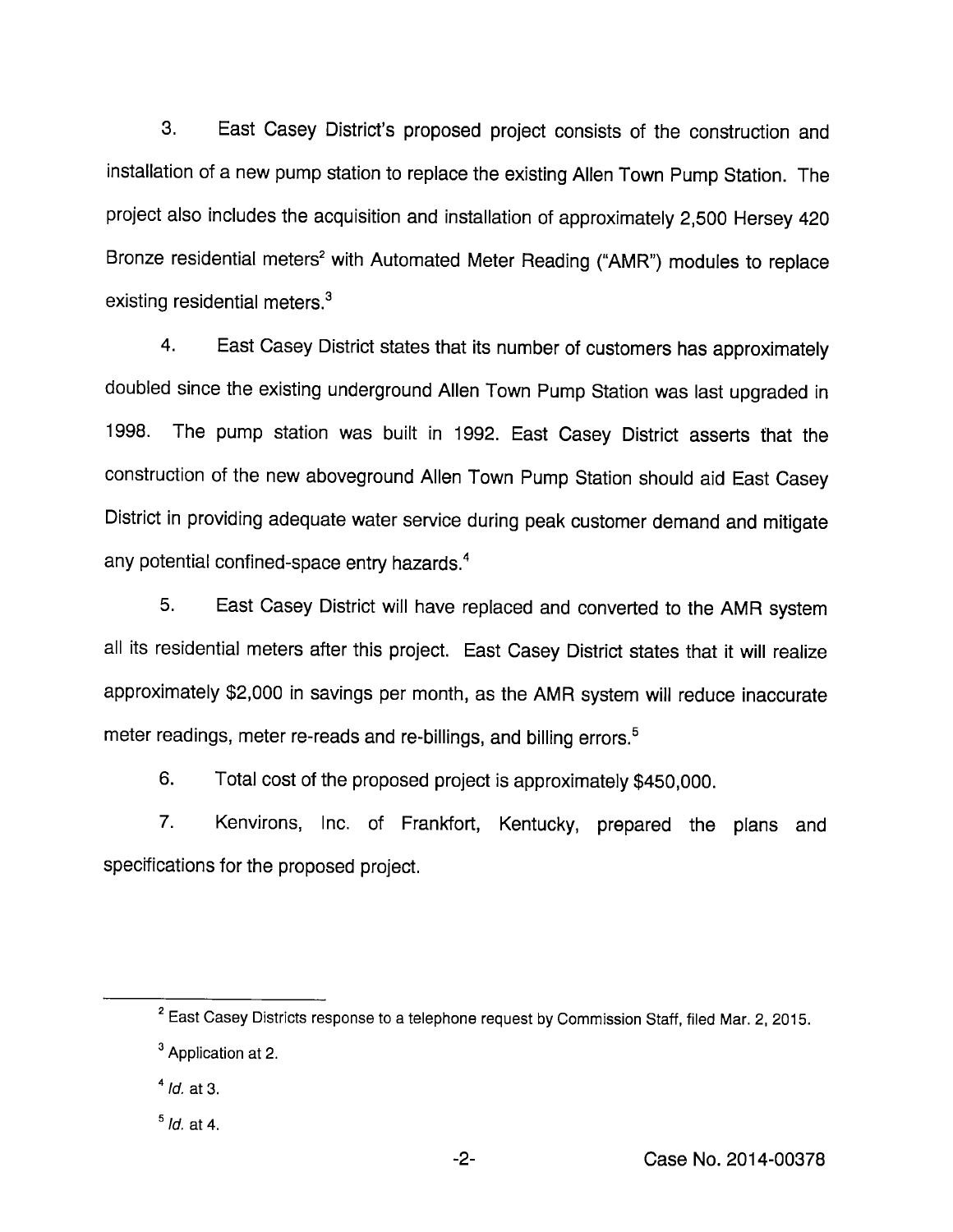8. The Kentucky Division of Water ("KDOW") has approved the plans and specifications for the proposed pump station project.<sup>6</sup>

9. Approval from the KDOW is not required for the AMR portion of the proposed project.

10. The proposed construction and acquisition will not result in wasteful duplication of existing facilities.

11. The proposed construction and acquisition does not conflict with any existing certificates or the service of any other utility operating in the area.

12. Public convenience and necessity require the proposed construction to allow East Casey District to continue to provide reliable and adequate water service to its customers.

13. In Case No. 2013-00155, $^7$  the Commission authorized East Casey District to execute a loan Assistance Agreement with the Kentucky Infrastructure Authority ("KIA") to borrow an amount not to exceed \$1,545,000.

14. East Casey District has \$450,000 remaining from the \$1,545,000 KIA loan that it will use to fund the proposed construction of the Allen Town Pump Station and the installation of 2,500 AMR meters. This construction expands the scope of the previously approved project in Case No. 2013-00155 by providing additional system enhancements.

<sup>6</sup> Letter from Mark Rasche, Professional Engineer, Supervisor, Engineering Section, Water Infrastructure Branch, KDOW, to Andy Greynolds, East CaseyCo. Water District (January 14,2015), East Casey District Response to Request for information.

 $^7$  Case No. 2013-00155, Application of East Casey County Water District for Approval of Financing and Issuance of a Certificate of Convenience and Necessity (Ky. PSC June 7, 2013) at 5.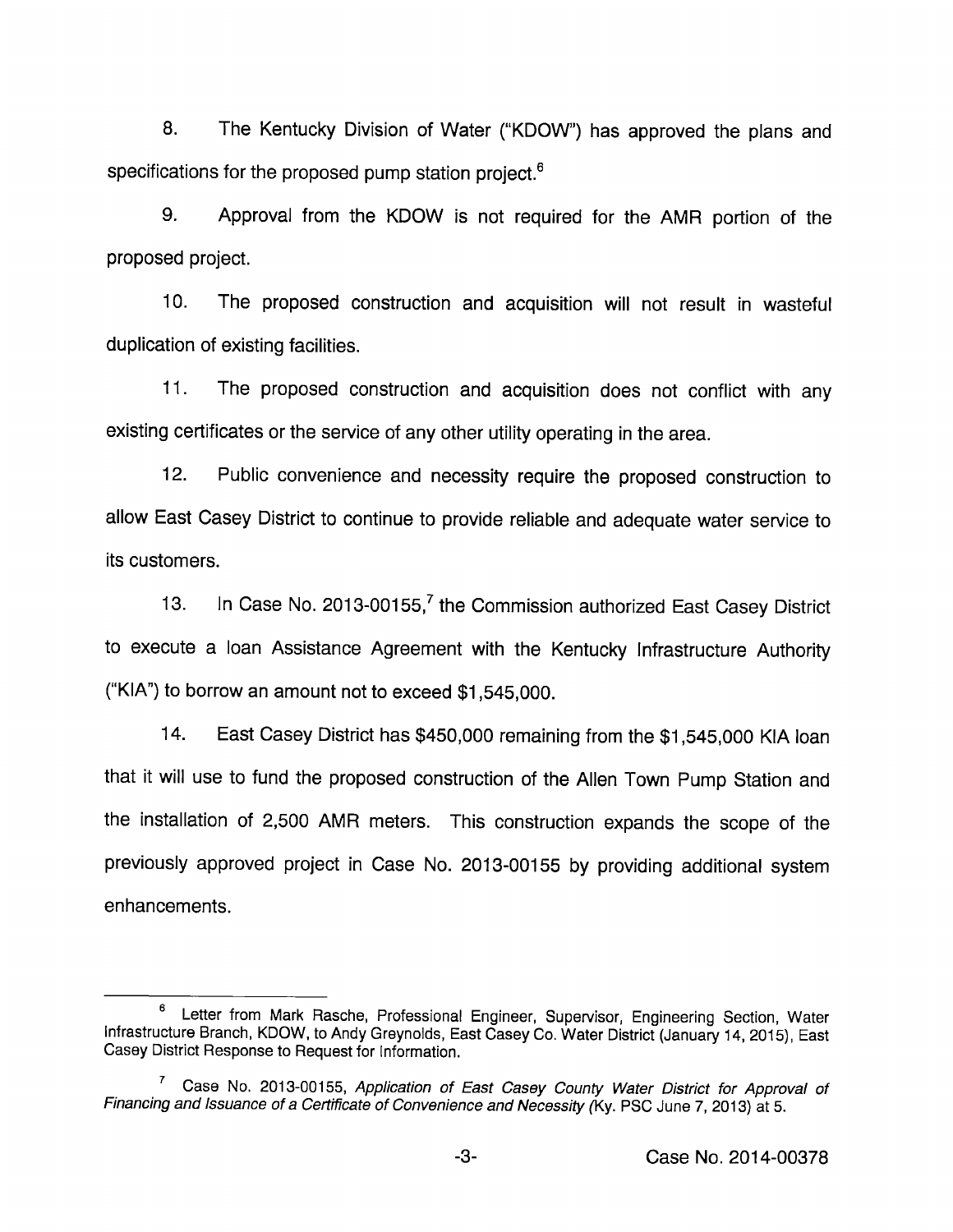IT IS THEREFORE ORDERED that:

1. East Casey District is granted a CPCN to proceed with the proposed construction and acquisition as set forth in its Application.

2. Prior to placing the proposed meters in service, East Casey District shall ensure that each meter is tested for accuracy by an approved agency or utility and a Commission-certified meter tester pursuant to 807 KAR 5:006, Section 17.

3. East Casey District shall adopt procedures to test its meters as soon as possible after removal from service and shall maintain test records in accordance with 807 KAR 5:006, Section 18.

4. East Casey District shall notify the Commission prior to performing any additional construction not expressly authorized by this Order.

5. Any deviation from the construction approved shall be undertaken only with the prior approval of the Commission.

6. East Casey District shall file with the Commission documentation of the total costs of this project, including the cost of construction and all other capitalized costs, (e.g., engineering, legal, administrative) within 60 days of the date that construction is substantially completed. Construction costs shall be classified into appropriate plant accounts in accordance with the Uniform System of Accounts for water utilities prescribed by the Commission.

7. East Casey District shall file a copy of the "as-built" drawings and a certified statement that the construction has been satisfactorily completed in accordance with the contract plans and specifications within 60 days of the substantial completion of the construction certificated herein.

-4- Case No. 2014-00378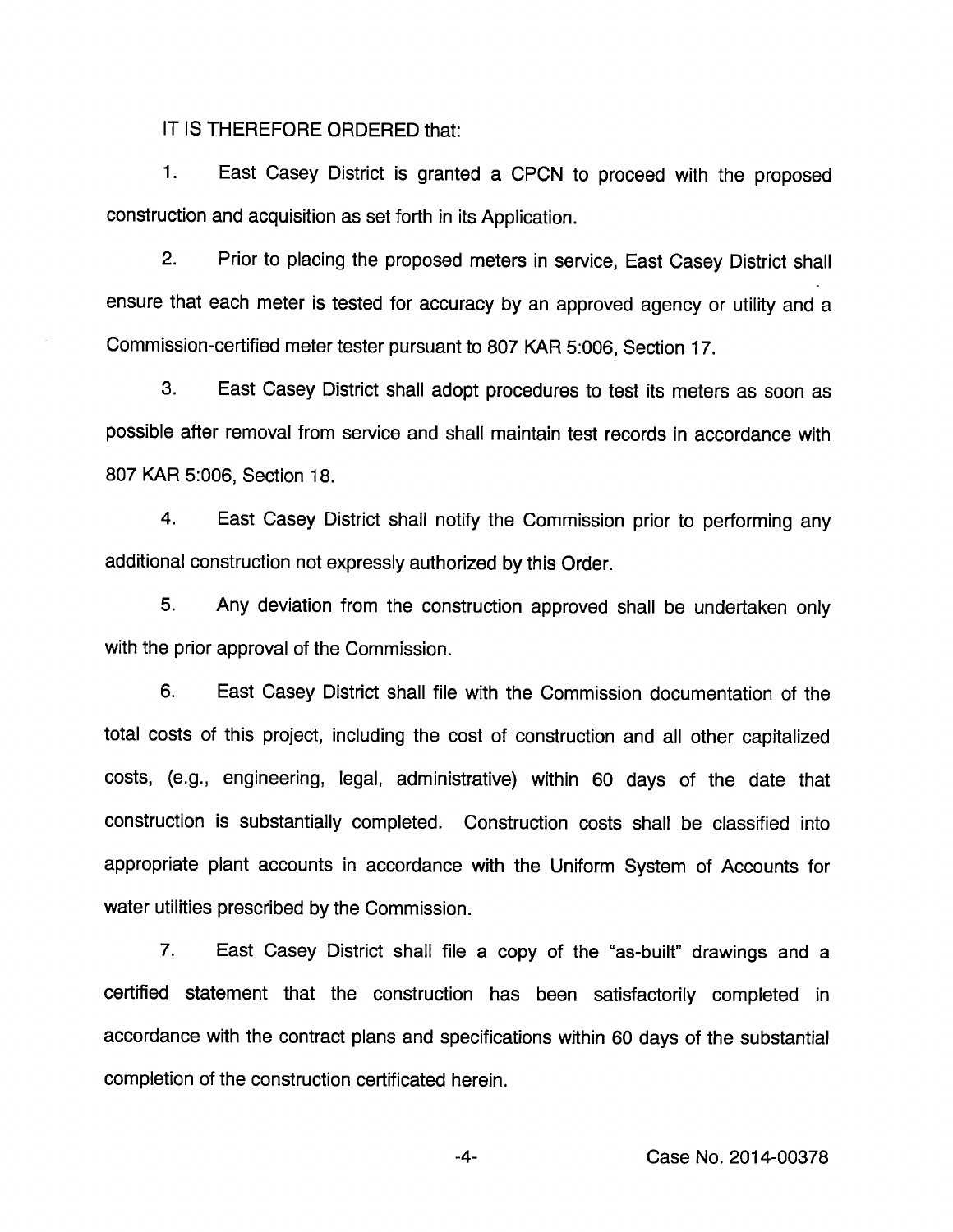8. East Casey District shall require construction to be inspected, under the general supervision of a licensed professional engineer with a Kentucky registration in civil or mechanical engineering, to ensure that the construction work is done in accordance with the contract drawings and specifications and in conformance with the best practices of the construction trades involved in the project.

9. Any documents filed in the future pursuant to ordering paragraphs 4, 6, and 7 shall reference this case number and shall be retained in the utility's general correspondence file.

10. The Executive Director is delegated authority to grant reasonable extensions of time for the filing of any documents required by this Order upon East Casey District's showing of good cause for such extension.



ATTES Executive Director

Case No. 2014-00378